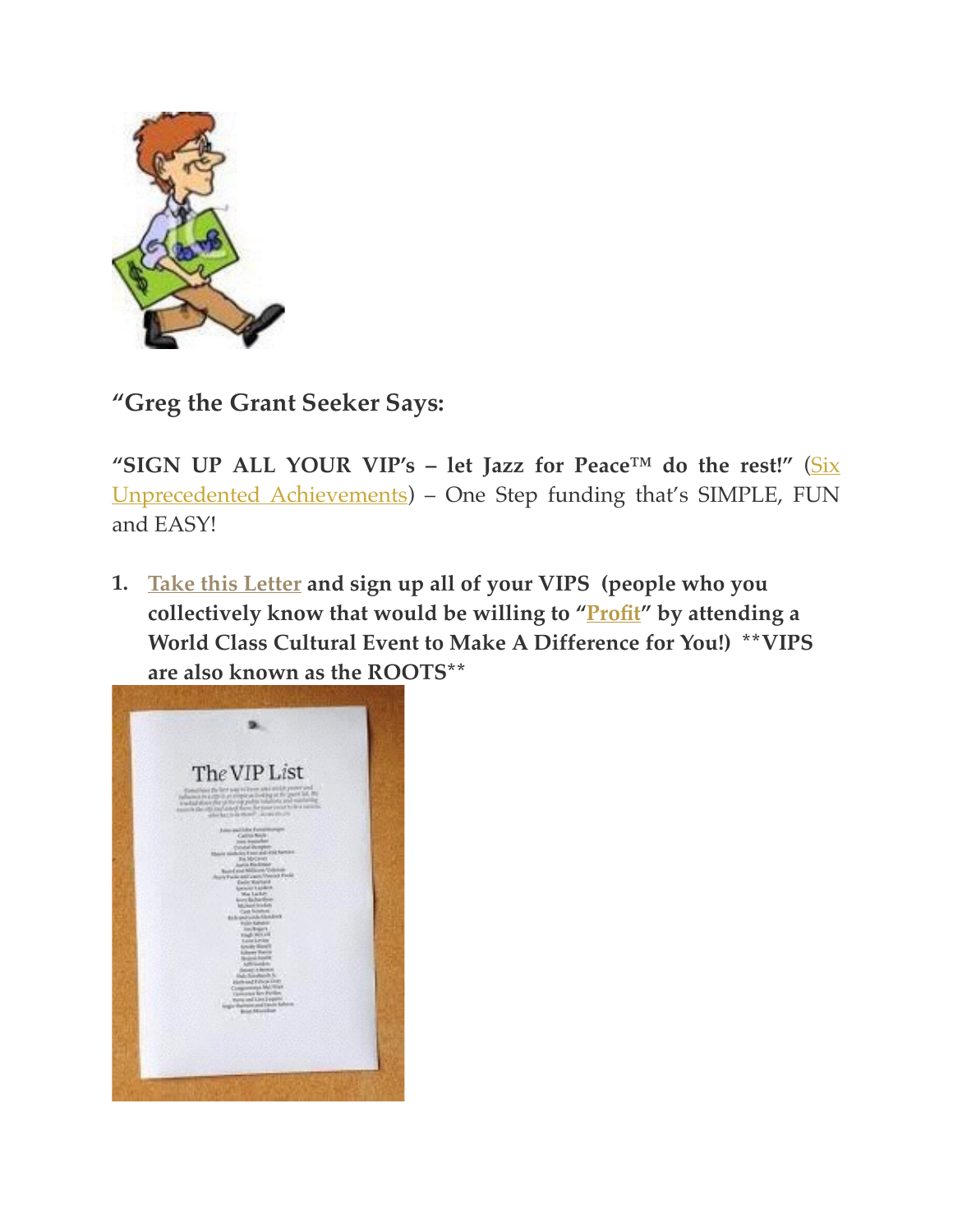*By signing up your VIPs you "Help us plant the roots…."*



[Then let Jazz for Peace™ Foundation do the rest as they "](http://jazzforpeace.org/tree)**Grow your Empowerment Tree!**" helping you get "from where you are now – to where you need to be!" Raising funds; publicity and awareness; sponsors; rewarding, rejuvenating and expanding your donor base; securing new and prestigious supporters; long term benefits and more! **The vital funding, aid, advocacy and assistance only BEGINS when the ROOTS of the tree have been planted.**



Click [HERE](http://jazzforpeace.org/tree/) to see the Empowerment Tree!

To obtain [funding simply prove your legitimacy by submitting your](http://jfptickets.wufoo.com/forms/win-grant/) *WIN GRANT Form* with 2 Page Grant Application.

*Your properly submitted WIN GRANT Form (click above to see) along with your 2 page Grant Application is our proof that just like our previous 850 Grant Recipients, you are a legitimate organization or project worthy and deserving of the benefits of advancement that this highly reputable and acclaimed Grant provides.*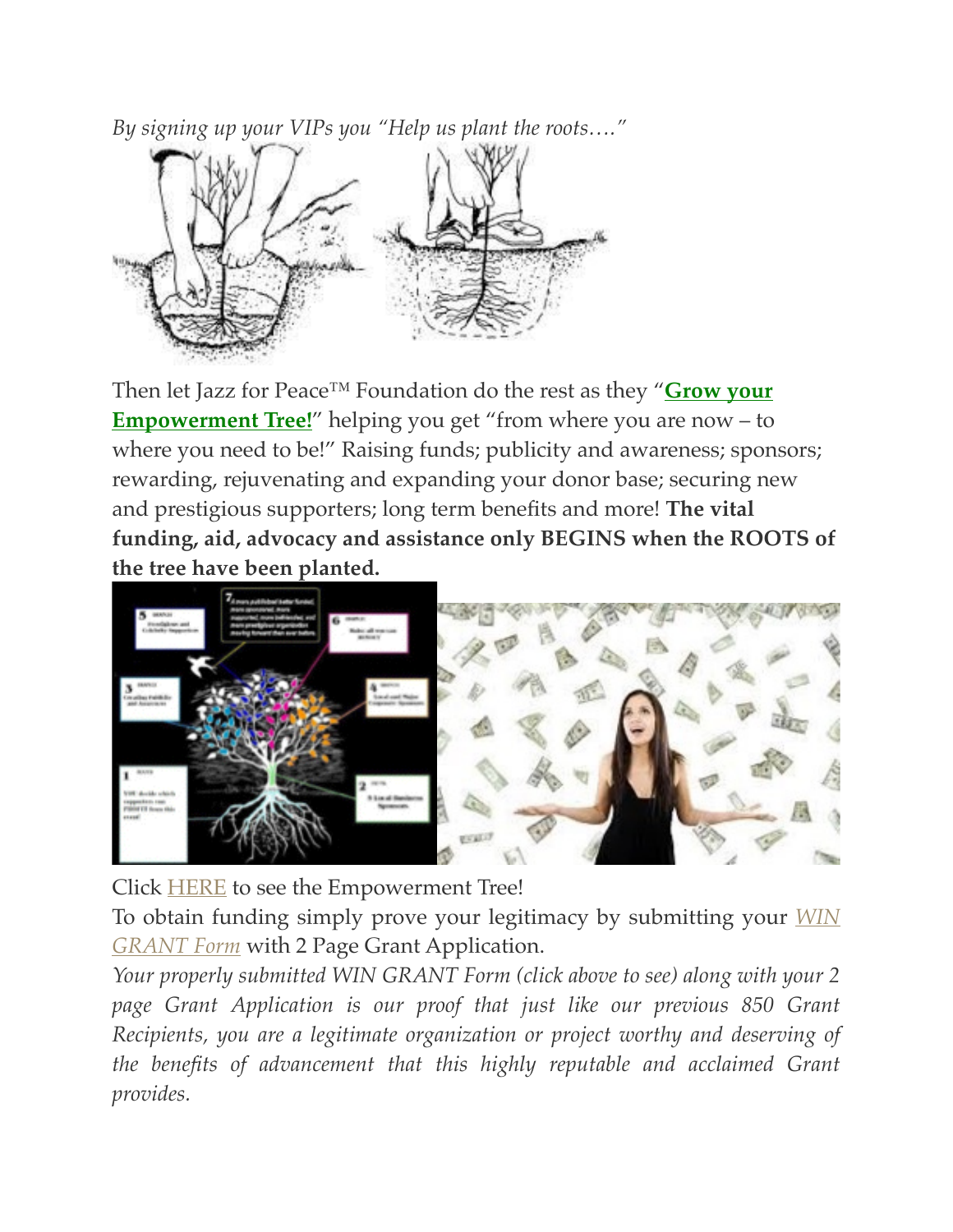

**Food for Thought:** Beethoven's entire ninth symphony was built on a 4 note motif using only 2 pitches! These Six Unprecedented

Achievements of [Jazz for Peace™ were built on the tiny lit](https://jazzforpeace.wordpress.com/about/unprecedented-achievements/)tle roots of 1 Empowerment Tree!

With this in mind, please follow "Greg the Grant Seeker" to the bottom of this page and then let us know if you understand the first 5 words of this sentence:

"HELP US PLANT THE ROOTS - so we can GROW your Empowerment Tree"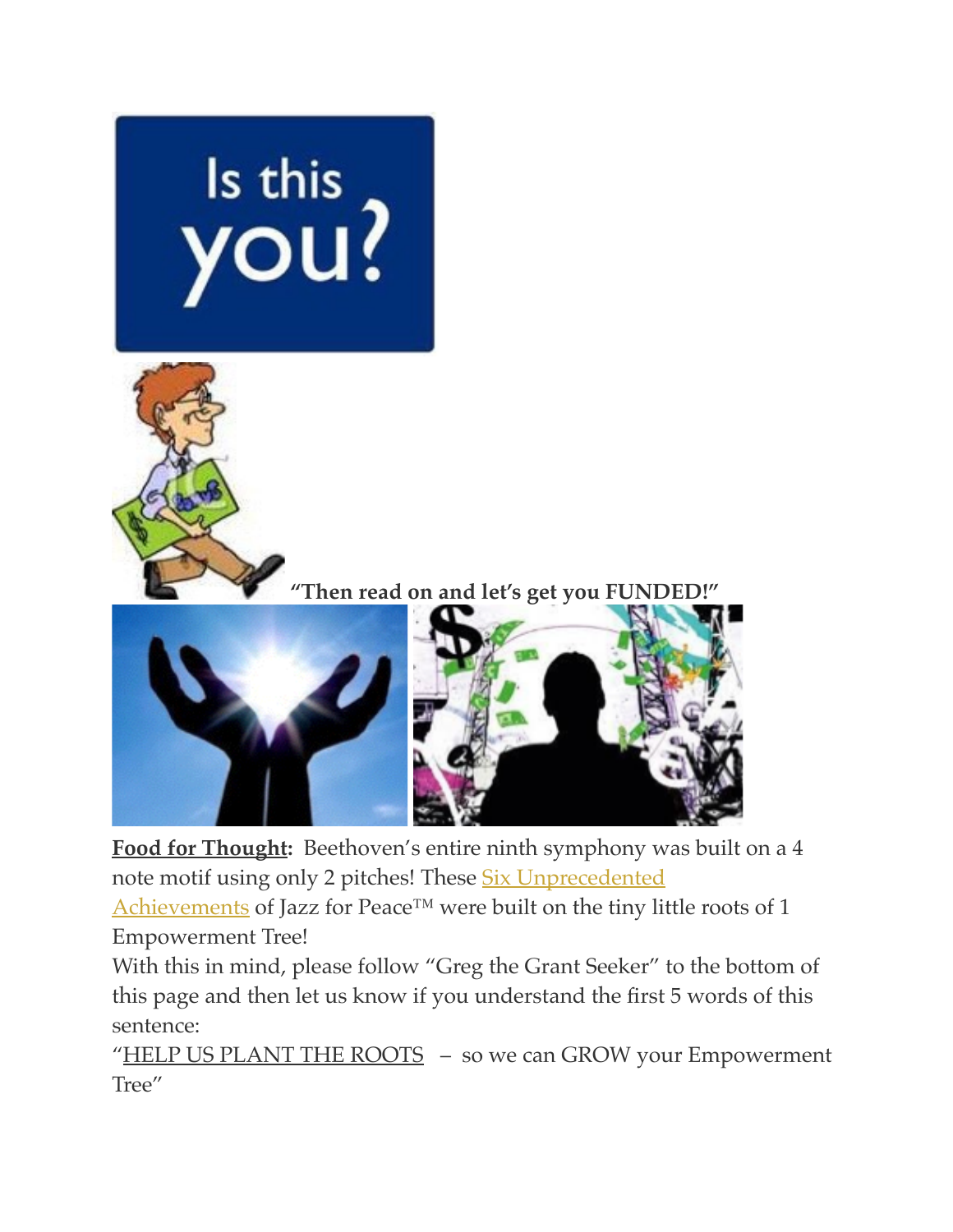Your simple "YES" or "NO" answer will help us go to the next step! **Who needs this Grant?**

A. Organizations and Causes that are truly more outstanding and dedicated than most others in their group and therefore deserve to be singled out from an extraordinary sea of mediocre non profit listings which are confusing their potential funders and donor base and holding them back.

How much money do YOU give to causes that you've never heard of? The Empowerment Grant from Jazz for Peace™ "Separates the Wheat from the Chaff" giving those that want to make a difference the opportunity to choose YOU as the destination for their funding.

B. Organizations and Causes who need but simply cannot afford to hire a high quality (and therefore highly expensive) professional fundraising firm to put on a world class Cultural Event/Fundraiser as well as provide the vital staffing, experience, advocacy and event coordinating expertise and guidance necessary to make it a success and help them get "from where they are now – to where they need to be!"

C. Those who need to EXPAND their vital donor base; Thank, honor, reward and rejuvenate their current supporters; Strengthen and enrich their sustainability by developing long term partnerships with local businesses and major corporate sponsors; Broaden their outreach through publicity and awareness; Generate new friendships and alliances; Attract NEW and Prestigious supporters; AND: **Raise much needed funds for their program!**

For Outstanding Causes or projects who are in need of one or more of the above, this Grant is simply a necessary step on the way to achieving those goals and the faster our team can help you do so the better! While on the surface this may sound <u>[too good to be true](http://jazzforpeace.org/grant/)</u> (FAQ  $#8$ ), it is an undeniable fact that over 850 Outstanding Causes have already benefited from this Grant as you can [see here in their very own words](https://jazzforpeace.wordpress.com/about/).

How do you get this Grant?

Simply follow "Greg the Grant Seeker" below and ENJOY learning about your new and exciting funding opportunity, contacting us directly as soon as he leads you to the bottom of this page.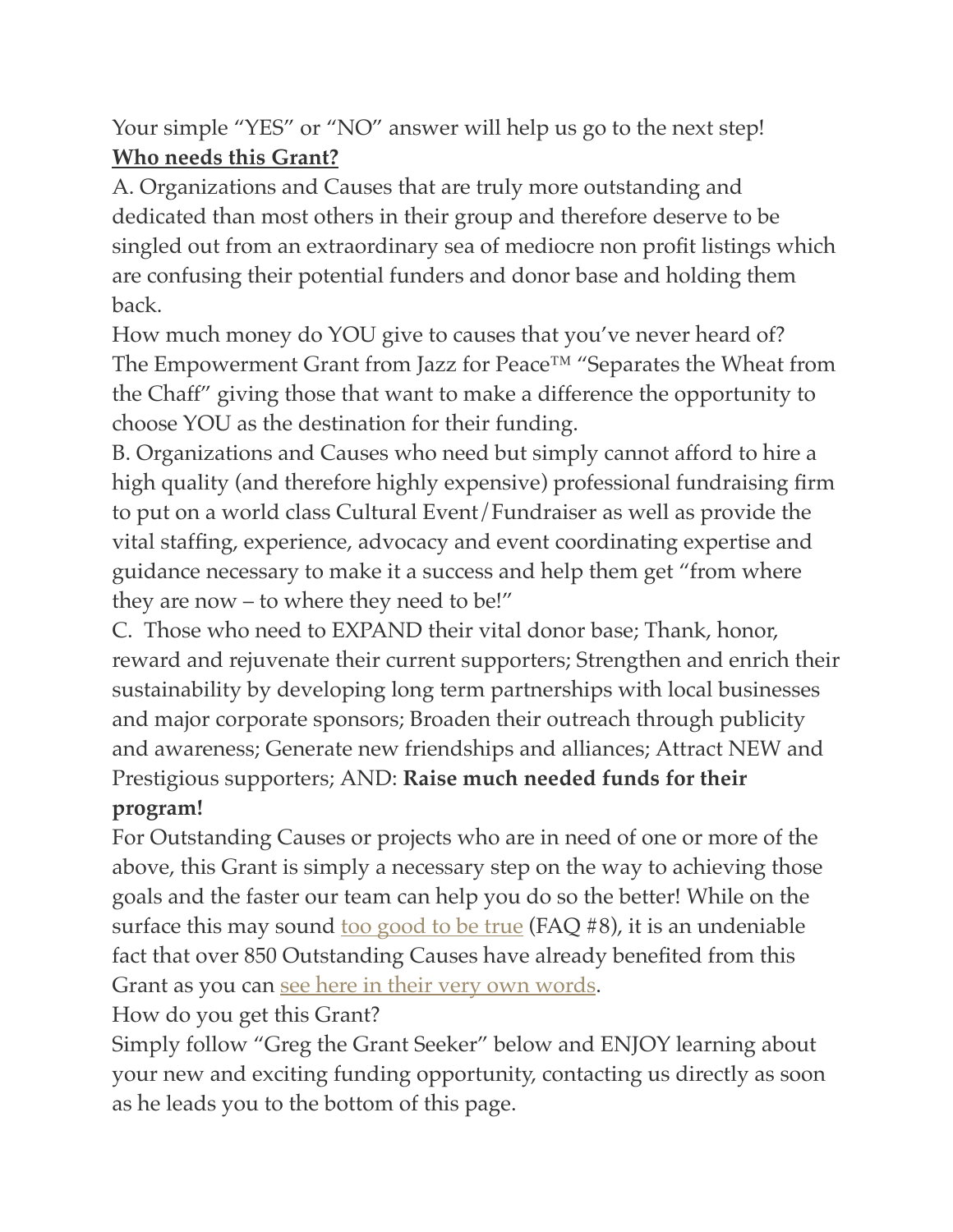With awards as high as \$500,000, over 850 causes have received this proven opportunity for an immediate cash infusion along with the sustainable funding, assistance, and advocacy to successfully "EXPAND your vital Donor Base" and "Grow your Empowerment Tree!" as detailed in this television appearance below which gained much needed advocacy, publicity and awareness for one of our outstanding Grant Recipients:



**GREG the GRANTSEEKER says: ~ READY? LET'S** 

**GET STARTED! QUICK TWO MINUTE OVERVIEW**: **Separating the Wheat From the Chaff** – Télévision Nationale d'Haiti Presents: JAZZ FOR PEACE™ – "Helping you get from where you are now – to where you need to be!"

## Separating the Wheat From the Chaff - Télévision Nationale d'Haiti Presents JAZZ FOR PEACE™

**Click here to watch this video!**

**https://www.youtube.com/watch?v=GDVKBFxVCsE**

**Next Step:** To become the next outstanding cause to receive this Grant – please watch this "Jazz for Peace™ Empowerment Grant Introductory Video" below (featuring [Rick DellaRatta](http://www.powerpresskits.com/PPKs/indexC.aspx?PPK=5192)) filmed worldwide at our actual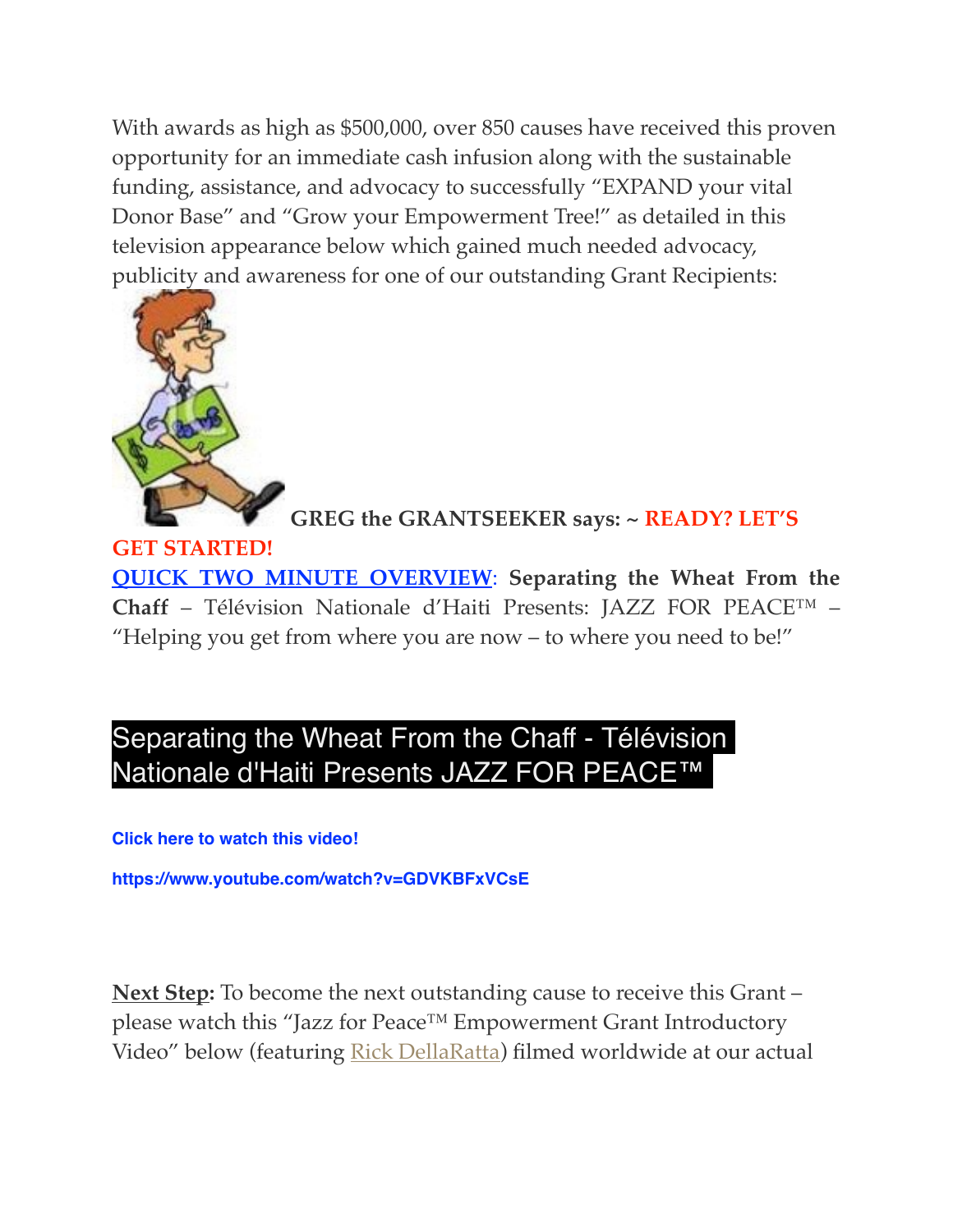"No Cost to You World Class Cultural Events!" and review the Grant Summary (also found below):



**ATTENTION GRANT SEEKERS: IMPORTANT NOTICE! To get started properly please review this introductory video below of an actual Jazz for Peace™ Concert (Beneficiary: Habitat for Humanity) which also includes many other additional hi-lights from around the world.**

### [Rick DellaRatta and Jazz for Peace Promotional Video](https://www.youtube.com/watch?v=YHJqZyRUW2k)

**Click here to watch this video! https://www.youtube.com/watch?v=YHJqZyRUW2k**

**"I want to congratulate Rick (DellaRatta) and Jazz for Peace on everything they have accomplished to this point, and all the good they are sure to bring about as they continue this concert series…."**

~ United States [President](http://www.ljjm.biz/#!unprecedented-achievements/vstc2=worldwide-supportters) Barack Obama

**" I would like to commend the staff and volunteers for all their hard work and devotion on behalf of such an outstanding cause…"** ~ Senator John McCain **Recent Grant recipients:** The American Red Cross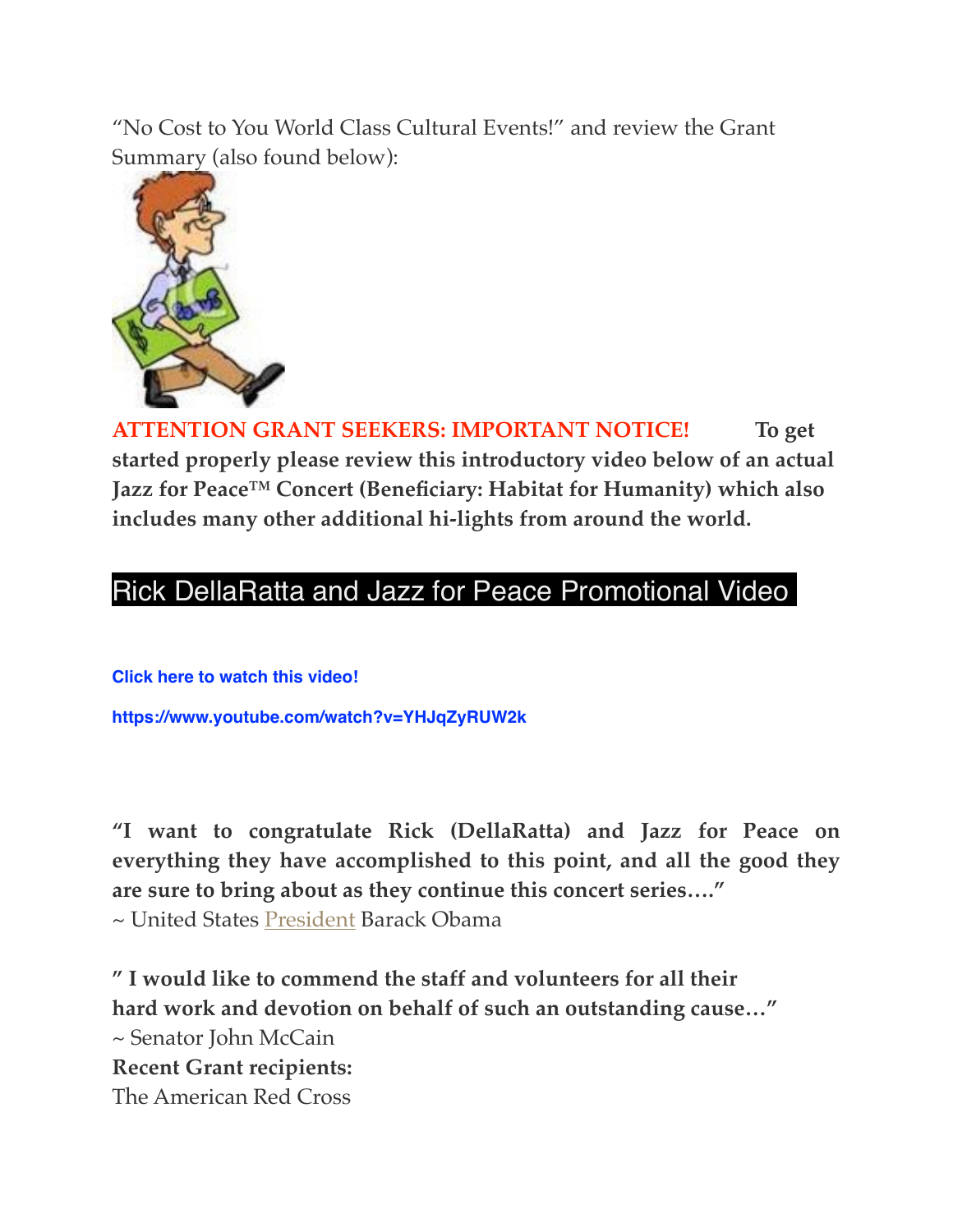UNICEF Habitat for Humanity Special Olympics



"Wow……Impressive! How can Jazz for Peace Foundation do all of that for US?"



## **SIMPLE "A-B-C" GRANT SUMMARY**

## **A. HELP US "PLANT THE ROOTS".**

**The VIP Guests of Honor chosen by YOU help us Rejuvenate and EXPAND your vital donor base!**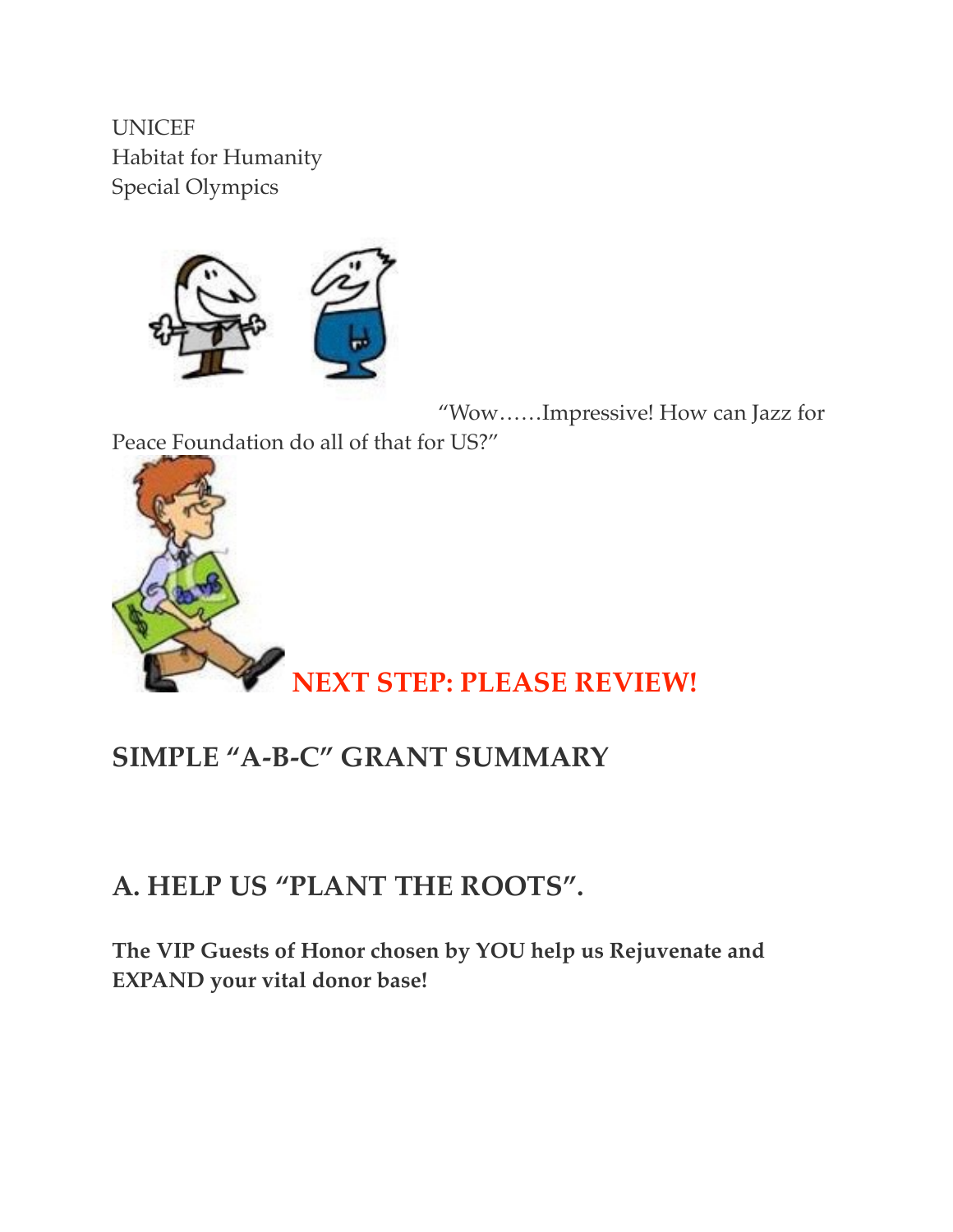



#### **VIP's can include:**

Board Members and their outreach.

Current as well as future supporters, friends, family, associates, loved ones, relatives.

Prestigious members of the community, local business owners and sponsors, and anyone else that you would like to see **profit** from this event by receiving all of the rewards detailed **[HERE](https://jazzforpeace.wordpress.com/step-2/)!** 

The "VIP FINDER Template Letter" that we will provide you details all of the special rewards and benefits. With dedicated assistance from our staff,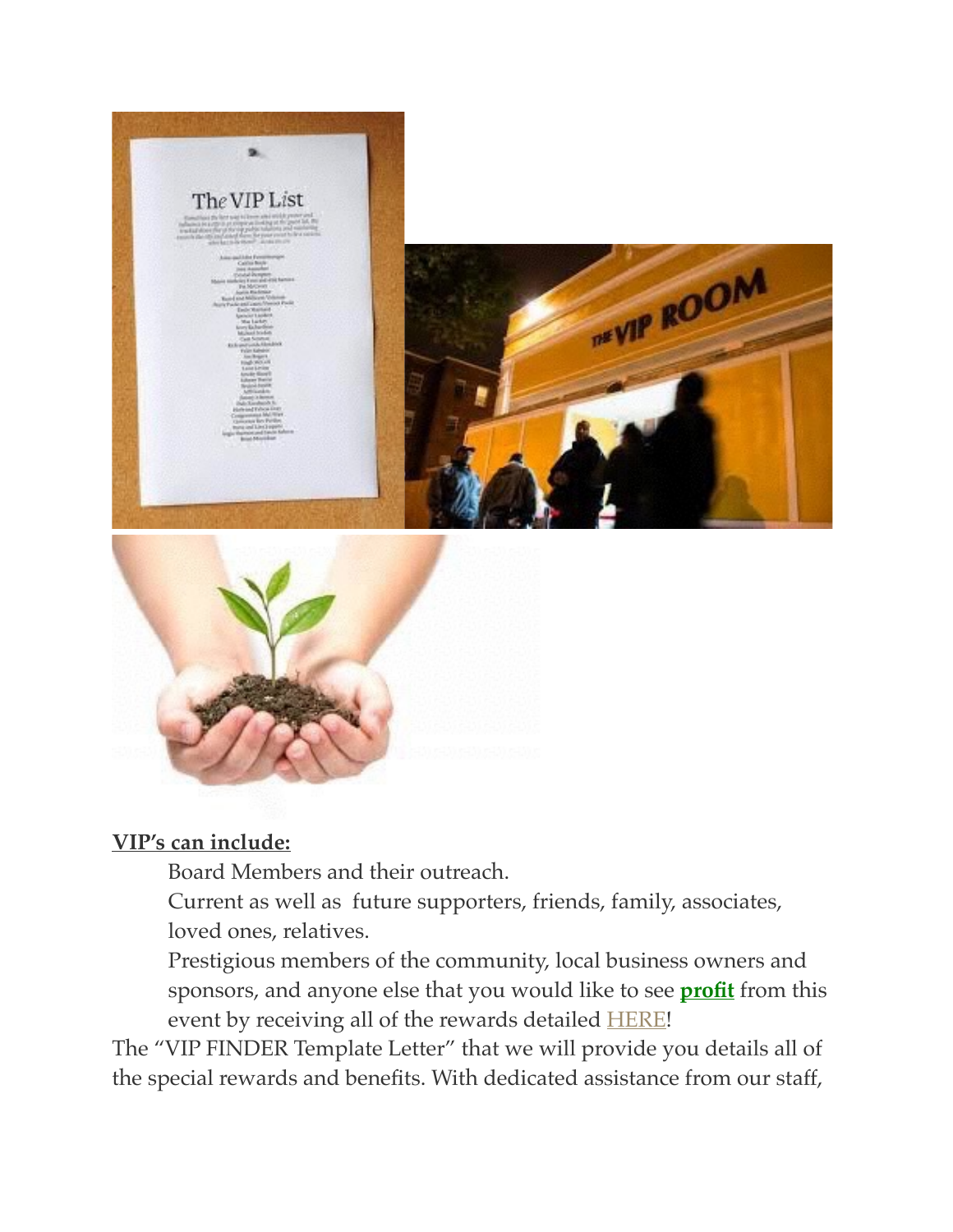you too can find these names easily, helping us to quickly "Plant the Roots of your Empowerment Tree!" just as we have already achieved for 850 others!

# **B. SO THE JAZZ FOR PEACE™ FOUNDATION HAS PLENTY OF TIME ("SECRET OF OUR SUCCESS").**





# **C. TO GROW THE SEVEN BRANCHES OF YOUR [EMPOWERMENT](http://www.jazzforpeace.org/tree) TREE!**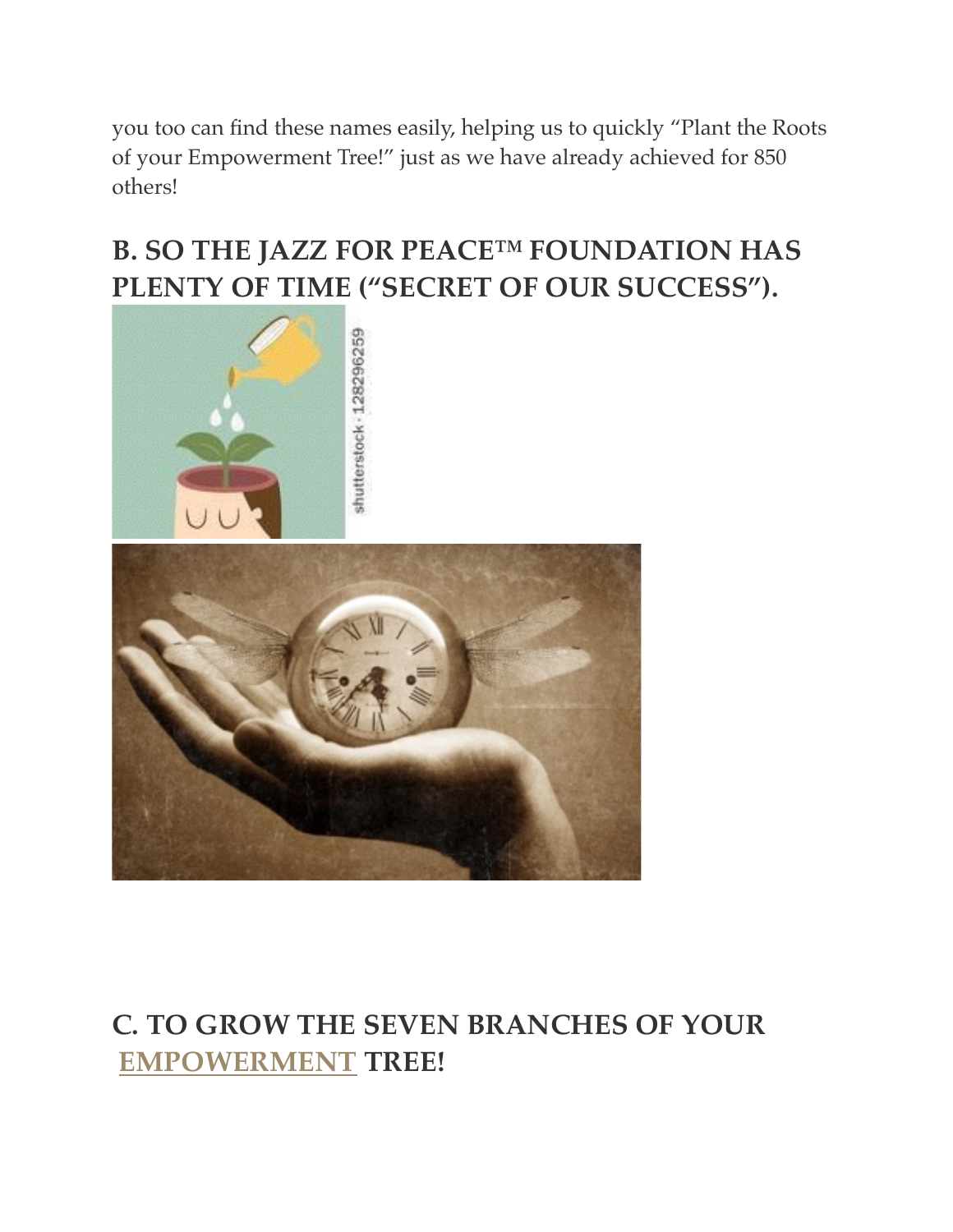

### **BRANCH 1. We believe you need to EXPAND your Donor and Support Base!**

- 2. In addition you need to thank, reward, honor and REJUVENATE the supporters you already have.
- 3. You need more Sponsors!
- 4. You could use some new PRESTIGIOUS supporters.
- 5. You need more publicity and awareness.
- 6. And last but not least you need to be better FUNDED.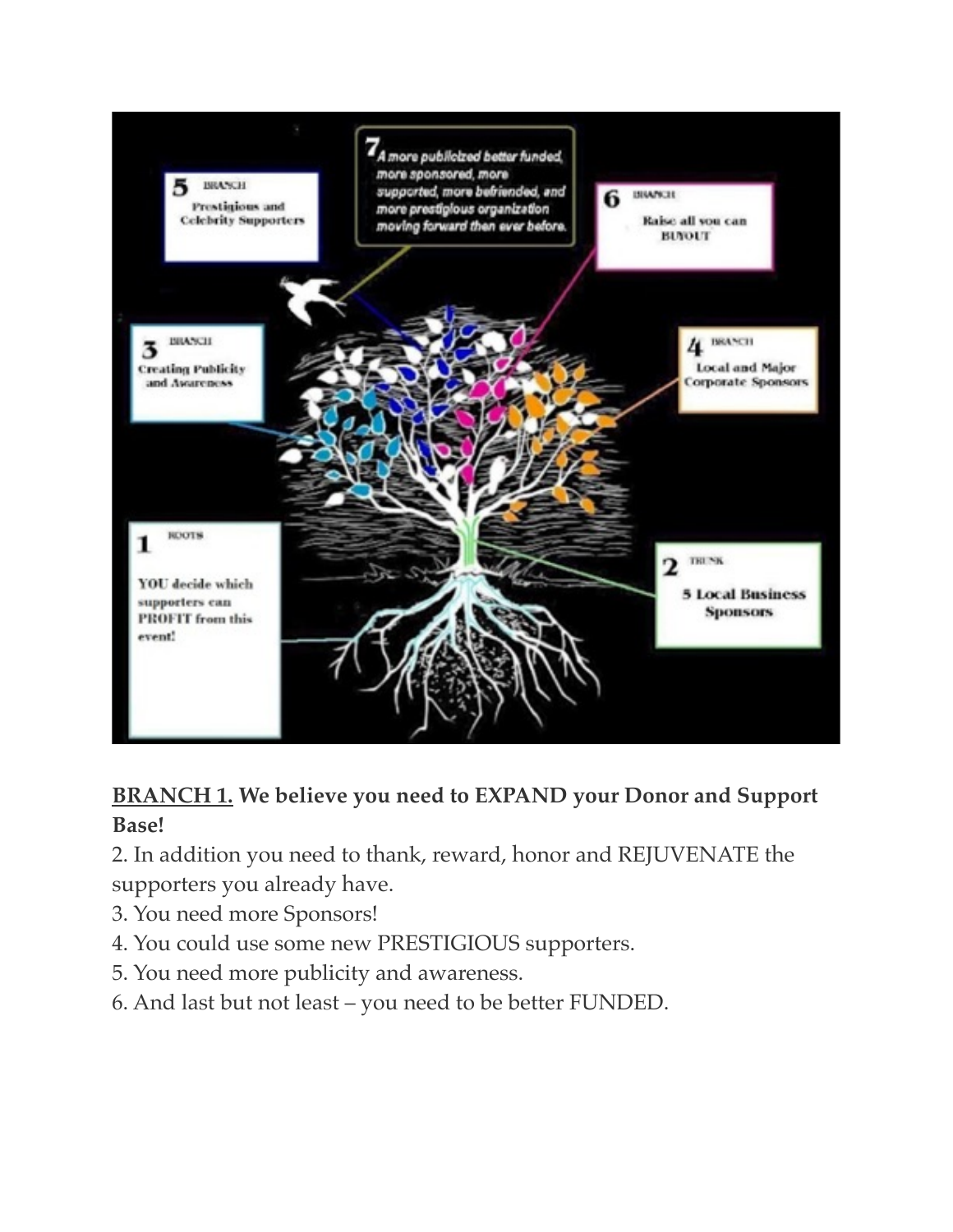

# **\$\$\$\$\$\$\$ HELPING US PLANT THE ROOTS QUICKLY WILL DRAMATICALLY INCREASE YOUR FUNDING AWARD! \$\$\$\$\$\$\$**

**Helpful Quote:** "I have finally understood why it is essential for our organization to invite the VIP guest as soon as possible in order to allow you implement all your secrets to collect the maximum funding for us. Thank you very much!" – Dolores – [H.A.S. Cameroon,](https://www.dropbox.com/s/yd33a221x0i9hki/HelpForAfricanStudents.pdf) Africa

**Remember: The VIP Guests of Honor are the ROOTS. Now that we have the ROOTS, its time to "GROW YOUR EMPOWERMENT TREE!" into one of the greatest Jazz for Peace Events EVER!**

**NEXT STEP FOR FUNDING:** Please click on **Step 1** (at the top of this page) and CAREFULLY REVIEW THE BENEFITS OF THIS GRANT in the [actual words](https://jazzforpeace.wordpress.com/about/) of our 850 previous Empowerment Grant Recipients!

**You are now ready to contact our Grant Administration Dept. directly** by phone: 212-947-1104, email: info@jazzforpeace.org, and via Skype ID: JAZZMGMT **to personally guide you from here directly to funding approval.**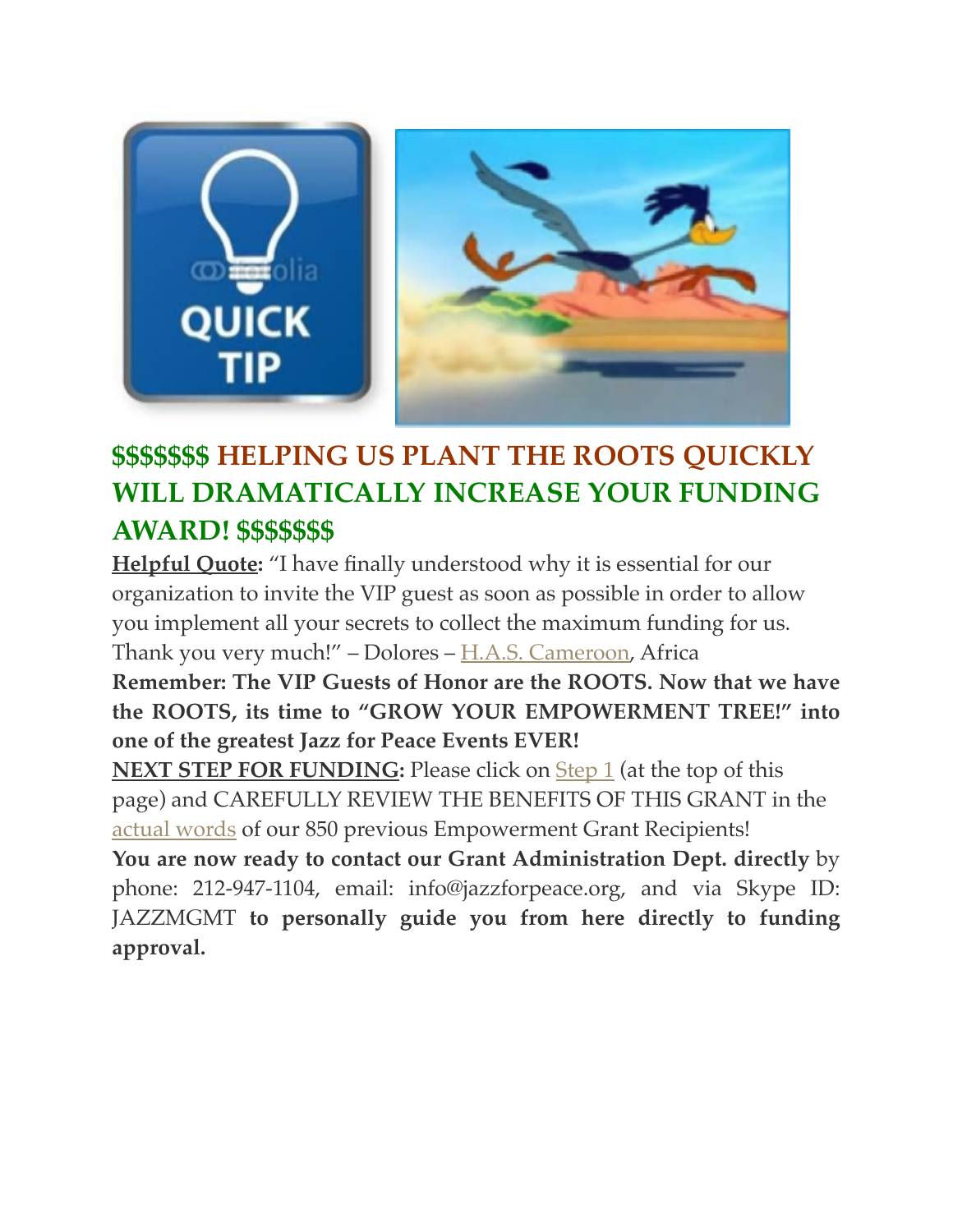

## **THE PRECIOUS "TIME IN BETWEEN"**



**NEEDED TO GROW THE BRANCHES OF THE TREE**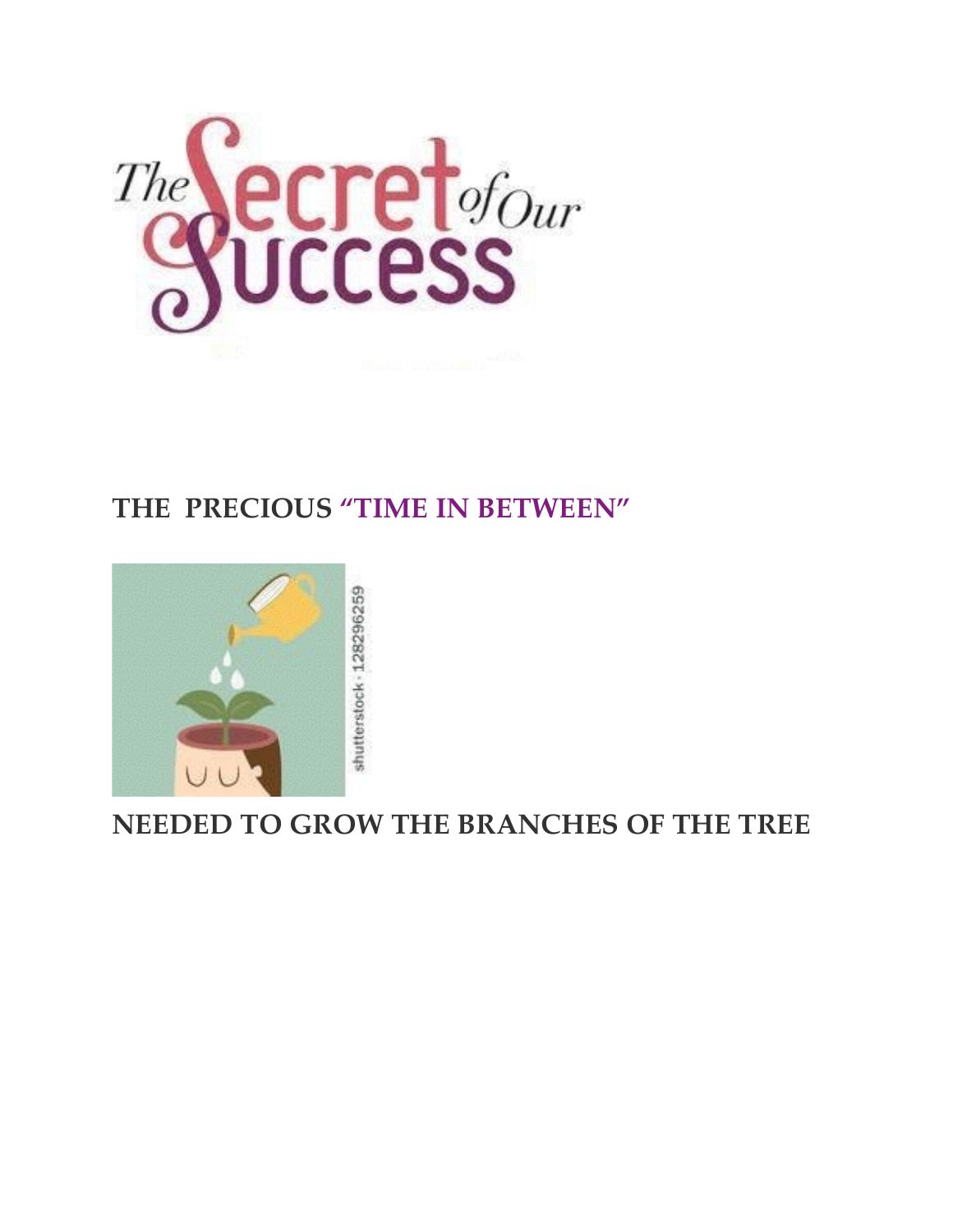

### **IS THE "SECRET OF OUR**



## **SUCCESS!"**

**As you can see from the images above, it is the TIME IN BETWEEN the "planting of the roots" (VIP Guests of Honor Chosen by You) and the Actual Tree (the event itself and all that was achieved from it) that is the "Secret" of the entire decadeplus success of this program.**

In order to take full advantage of this "successful secret", our event coordinating and fundraising team has developed numerous techniques to help each outstanding candidate "plant the ROOTS quickly and easily",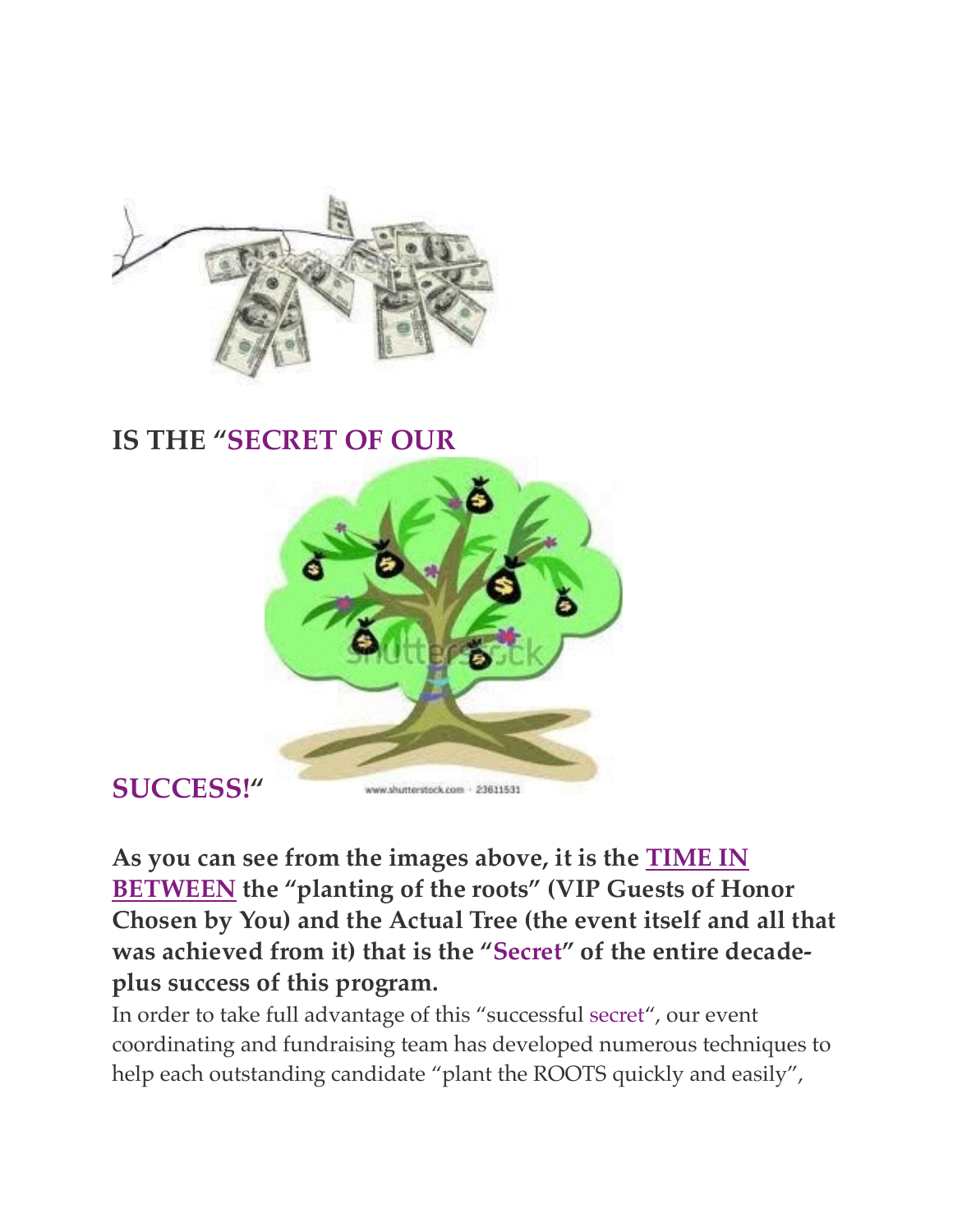giving our foundation as much time and energy as possible to provide this very same "**Secret of our Success!**" to your outstanding cause as well. To sum up this Grant in one Simple Sentence:

*"HELP US PLANT THE ROOTS…..SO WE CANGROW (Secret of our Success!)……YOUR EMPOWERMENT TREE!"*



shutterstock - 128296259

*BRANCHES OF YOUR EMPOWERMENT TREE INCLUDE: RAISING FUNDS / PUBLICITY AND AWARENESS / SPONSORS / REWARDING , REJUVENATING AND EXPANDING YOUR DONOR BASE / NEW AND PRESTIGIOUS SUPPORTERS / LONG TERM BENEFITS / AND MORE!*

#### **QUESTION: How do we get this Grant?**

ANSWER: Simply "Help Us Plant the Roots" by listing the names of the people that you would like for us to honor on your **[WIN GRANT Form.](http://jfptickets.wufoo.com/forms/win-grant/)**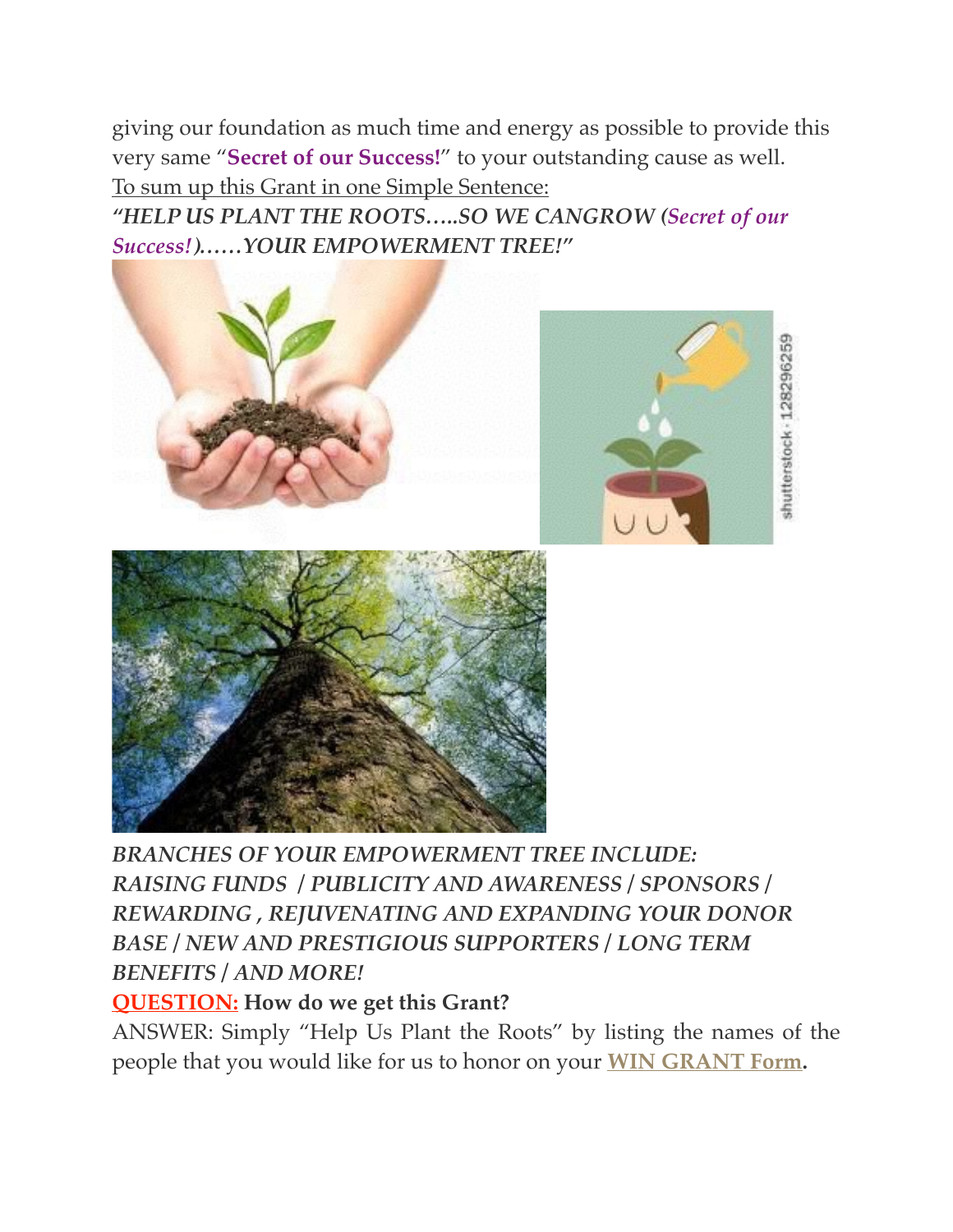By taking advantage of the personal assistance offered by our Grant Administrators to help you complete this form successfully, you too can join 850 others as our next Grant recipient.

IT REALLY IS THAT EASY – Which is why over 850 [ecstatic](https://jazzforpeace.wordpress.com/about/) Organizations have already been awarded!

[Add this essential WIN GRANT FORM to your](https://jfpgrant.wufoo.com/forms/zgihbwb0whc400/) **Jazz for Peace (2 Page) GRANT APPLICATION FORM** along with the chosen date for your event (see page 2) and you too can obtain funding approval!

**QUESTION: How does Jazz for Peace help us find our VIPs and EXPAND our vital support base?**



ANSWER: Use your *[VIP FINDER Template Letter](https://jazzforpeace.wordpress.com/step-3/)* to "make them an offer they can't refuse!"



1. With [Six Unprecedented Achievements,](https://jazzforpeace.wordpress.com/about/unprecedented-achievements/) a Jazz for Peace event ALONE is worth WAY more than the price of a VIP Guest of Honor admission. 2. As one of the finest causes and/or projects on the planet – YOU ALONE are worth WAY more than the price of a VIP Guest of Honor admission. 3. With a \$100 savings, VIP Meet and Greet Ceremony, FREE gifts and amenities, preferred seating, and an amazing event for an amazing cause the VIP Guest of Honor Red Carpet Treatment ALONE is worth WAY more than the price of a VIP Guest of Honor admission.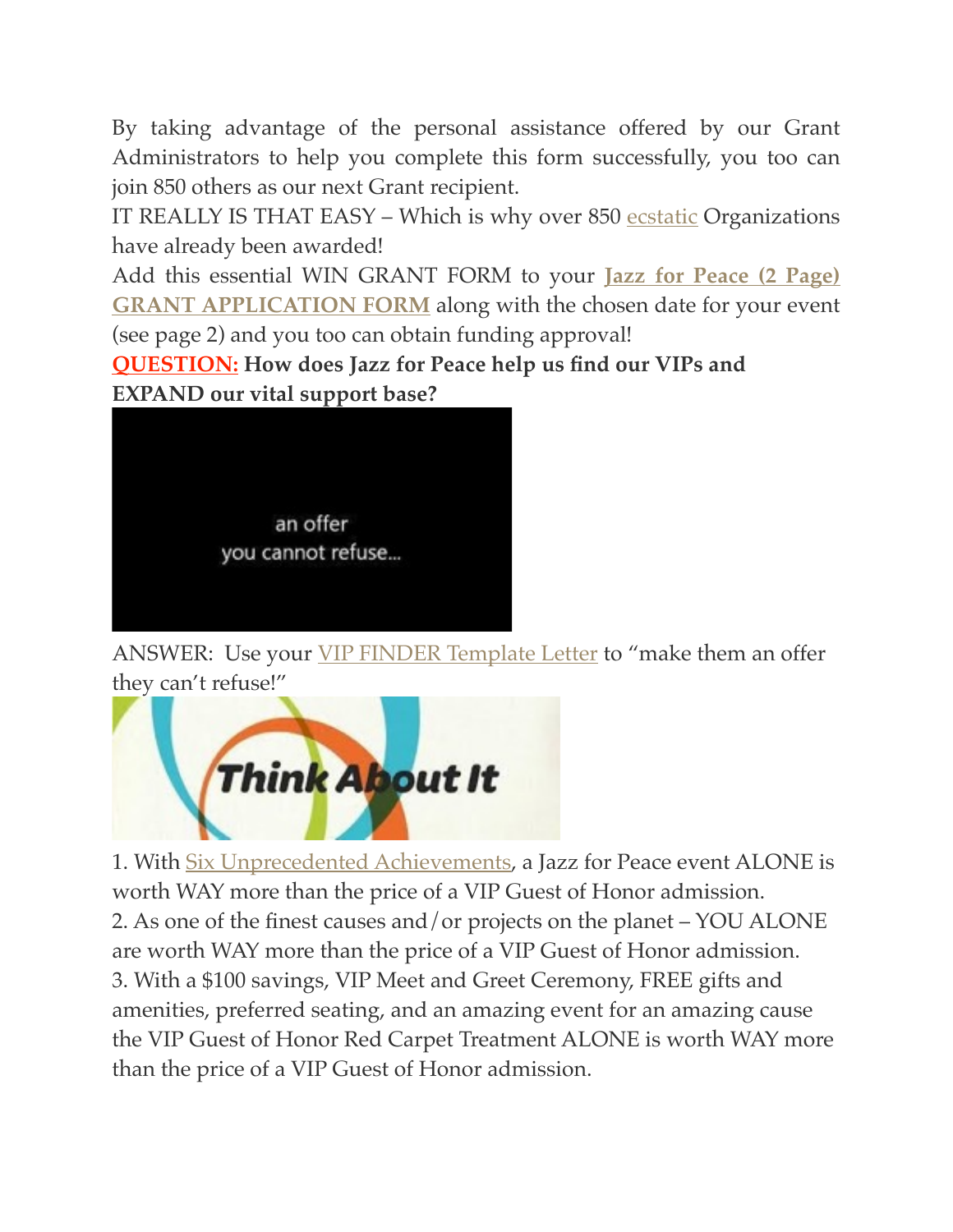AN OFFER THEY CANT REFUSE? Take a close look at your VIP Letter and associated links and let us know!

This letter can be edited, customized and personalized to make your event confirmation as easy and successful as our 850 previous ones!

Our [VIP FINDER Template Letter](https://jazzforpeace.wordpress.com/step-3/) combined with the dedicated, experienced assistance that we provide such as our " $\triangle$  lot of people doing a little bit technique" detailed on Step 2 along with other simple suggestions will help you quickly find these VIP Guests of Honor (ROOTS) thereby making the process EVEN EASIER.

So far our team has assisted over 800 Outstanding Causes to successfully complete this form – and you too will be just as excited as they were to watch your donor base grow!

*Remember: In order to Grow the AMAZING Branches, we first must start by planting the ROOTS:*

*[The Roots of your Tree are the VIP Guests of Honor chosen by you. – Your](http://jfptickets.wufoo.com/forms/win-grant/) WIN GRANT Form allows you to list your carefully selected VIP GUESTS OF HONOR which will make up the"ROOTS" of your Empowerment Tree, giving you this important opportunity to THANK, REWARD, REJUVENATE, HONOR AND EXPAND YOUR VITAL AND OFTEN OVEREXTENDED DONOR BASE. With the aid of our VIP INVITE Letter and personalized assistance from our staff, you will be able to plant the ROOTS quickly and easily. Now that the Roots have been planted, Jazz for Peace can Grow each of the sustainable fundraising branches of your [Empowerment Tree](http://www.jazzforpeace.org/tree) and give us the very best chance to make YOUR event one of our greatest ever!*

#### **QUESTION: This Grant has really caught my interest – What is the Next Step?**

**ANSWER:** The next step is to ASK YOURSELF:

#### **Would it be helpful for our organization to EXPAND our vital donor base?**

Thank, honor, reward and rejuvenate our current supporters? Strengthen and enrich our sustainability by developing long term partnerships with local businesses and major corporate sponsors? Broaden our outreach through publicity and awareness? Generate new friendships and alliances?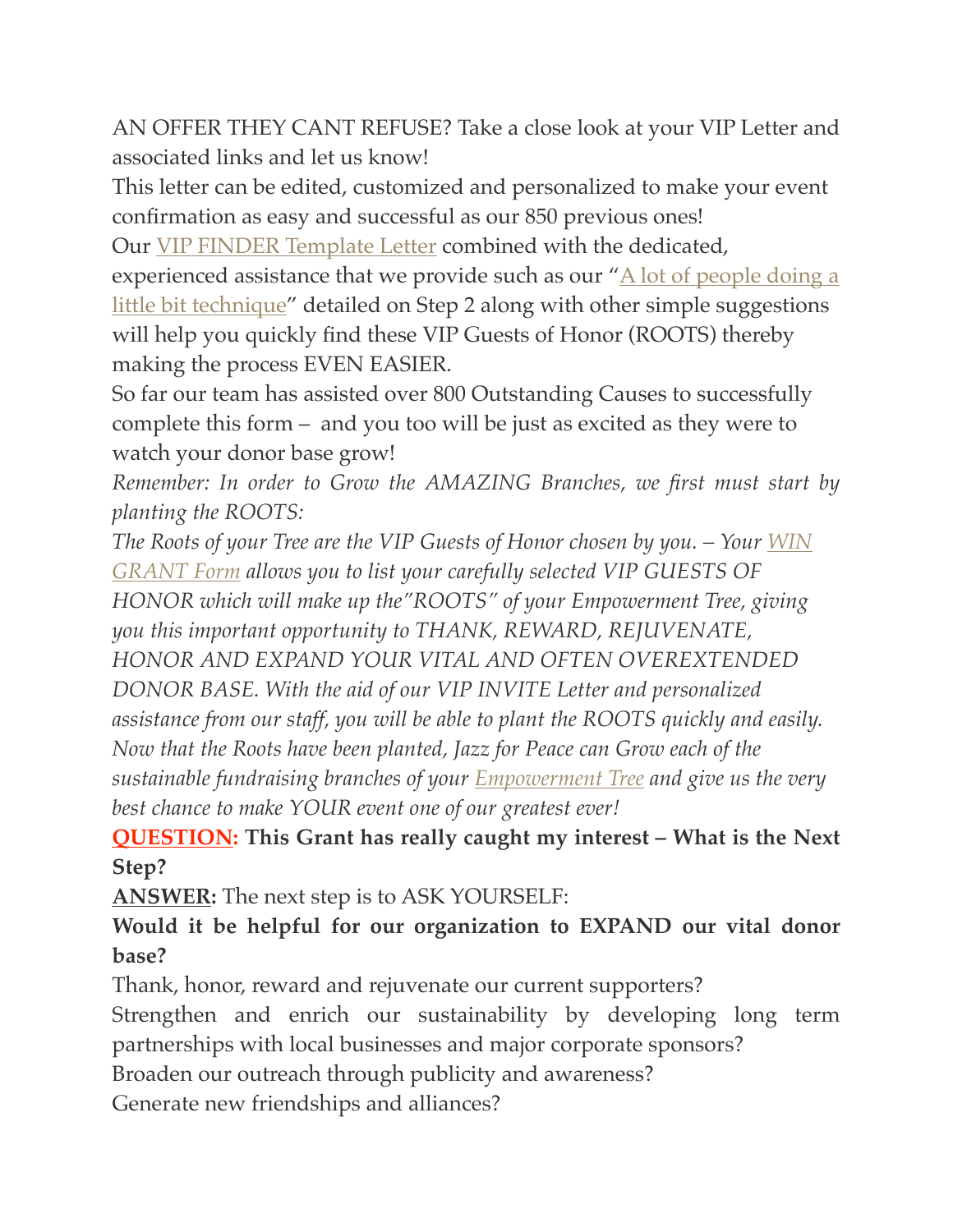Attract NEW and Prestigious supporters? AND:

**Raise much needed funds for our program? At NO COST TO US?**

![](_page_16_Picture_2.jpeg)

Yes! At no cost to you. **And with Funds ALREADY raised for our Program?**

![](_page_16_Picture_4.jpeg)

YES! Confirm your event "with funds already raised for you!" After collecting the funds from the VIP Guests of Honor who have received [this Letter](http://jazzforpeace.org/step1) and who will be profiting from this event by receiving [all of the rewards detailed](https://www.dropbox.com/s/b8jirhibmvq192b/ConfirmationBONUS!.pdf) [HER](https://jazzforpeace.wordpress.com/step-2/)[E, simply put \\$1500 \(or more depending on](https://www.dropbox.com/s/b8jirhibmvq192b/ConfirmationBONUS!.pdf)  how many VIPs have been chosen) into your account as funds already raised for you, send us the balance to confirm your event, and watch your Empowerment Tree Grow with 100% of all funds from this confirmation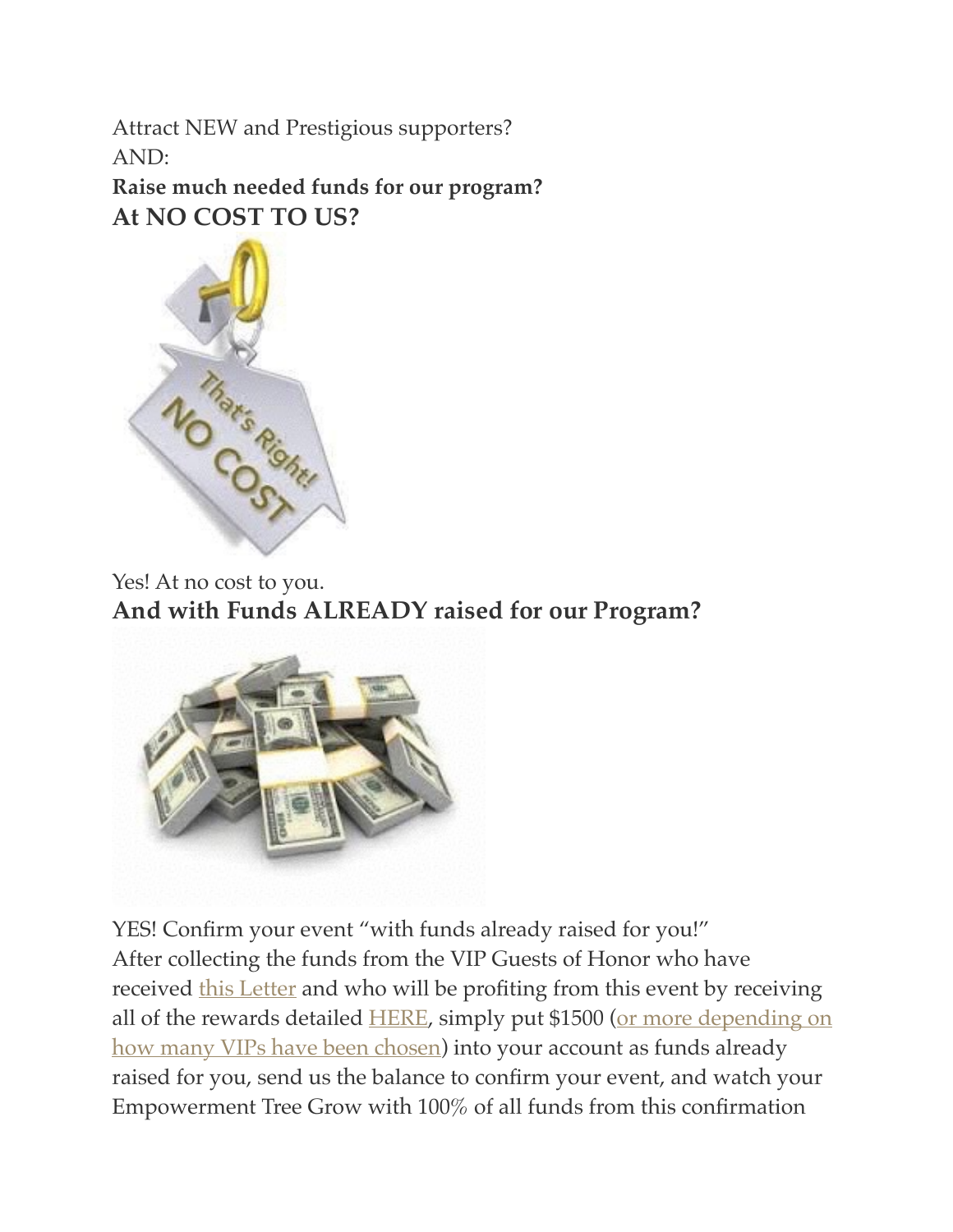point forward going straight to you from both tangible (ticket sales, sponsorships etc.) and long term sustainable growth (new and prestigious supporters, local-national-and international publicity and awareness, etc.) as we implement and share with you our proven program along with the fundraising techniques, reputation, experience, advocacy, guidance and event coordinating expertise to help you reach your goals – not only in the short term but for many years to come!

**Is the answer YES?**

![](_page_17_Picture_2.jpeg)

Then perhaps it is now time for **YOU** to "Help Us Plant the Roots so we can Grow Your Empowerment Tree!"........

![](_page_17_Picture_4.jpeg)

…….and obtain funding approval for one of the Greatest Jazz for Peace Events ever!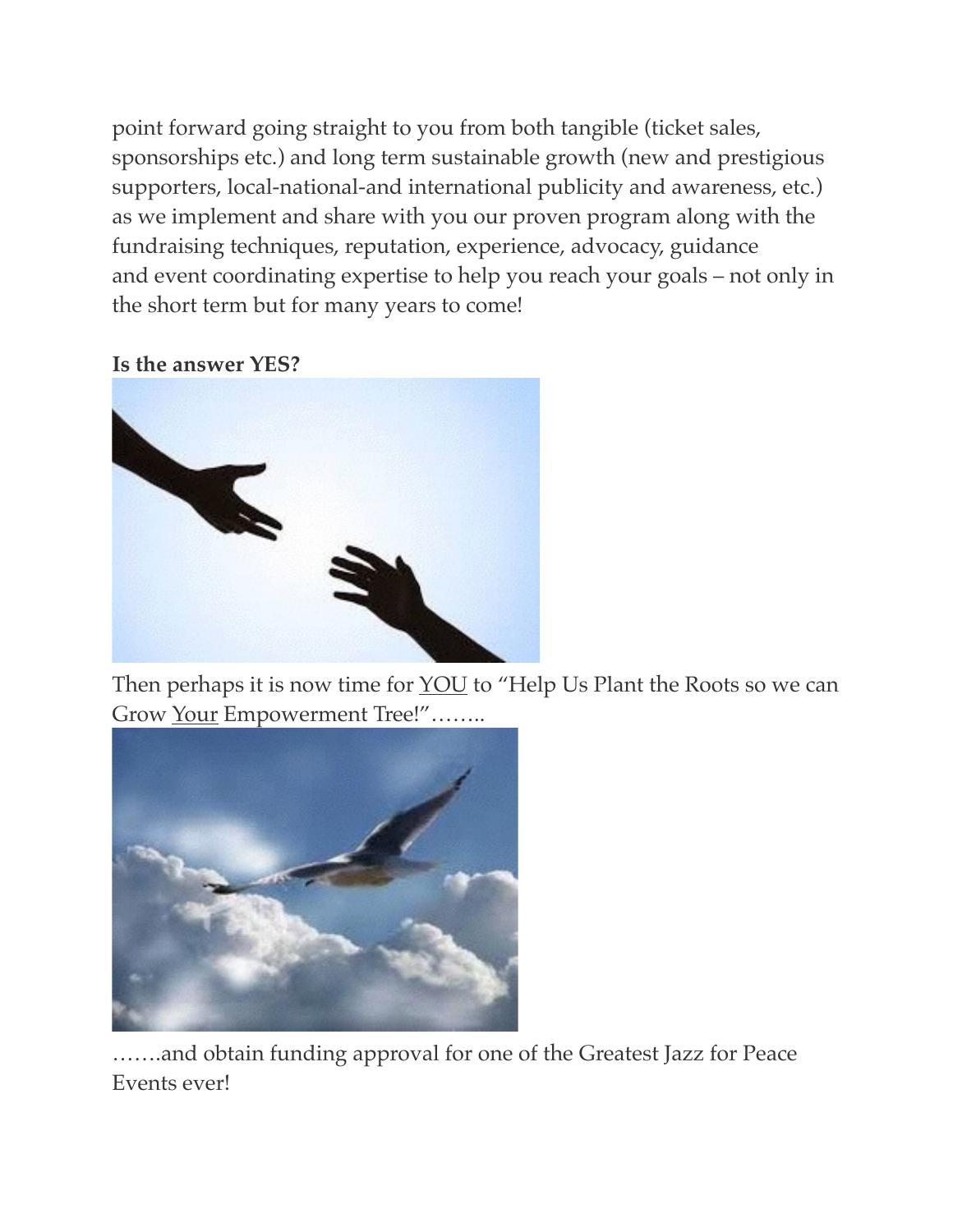#### SO WHAT ARE YOU WAITING FOR?

![](_page_18_Picture_1.jpeg)

![](_page_18_Picture_2.jpeg)

![](_page_18_Picture_3.jpeg)

**"OBTAIN FUNDING!" –** [Click on Step 1 HERE](https://jazzforpeace.wordpress.com/about/) (or at

the top of this page) and contact us at the Phone, email or Skype info listed below so our Grant Administrator team can assist you with your Next Step Forward.

![](_page_18_Picture_6.jpeg)

Sincerely,

Jazz for Peace Grants – "Helping you get from where you are now – to where you need to be!" Grant Administration: 646-709-2950, Main: 212-947-1104 Email: info@jazzforpeace.org Skype: JAZZMGMT